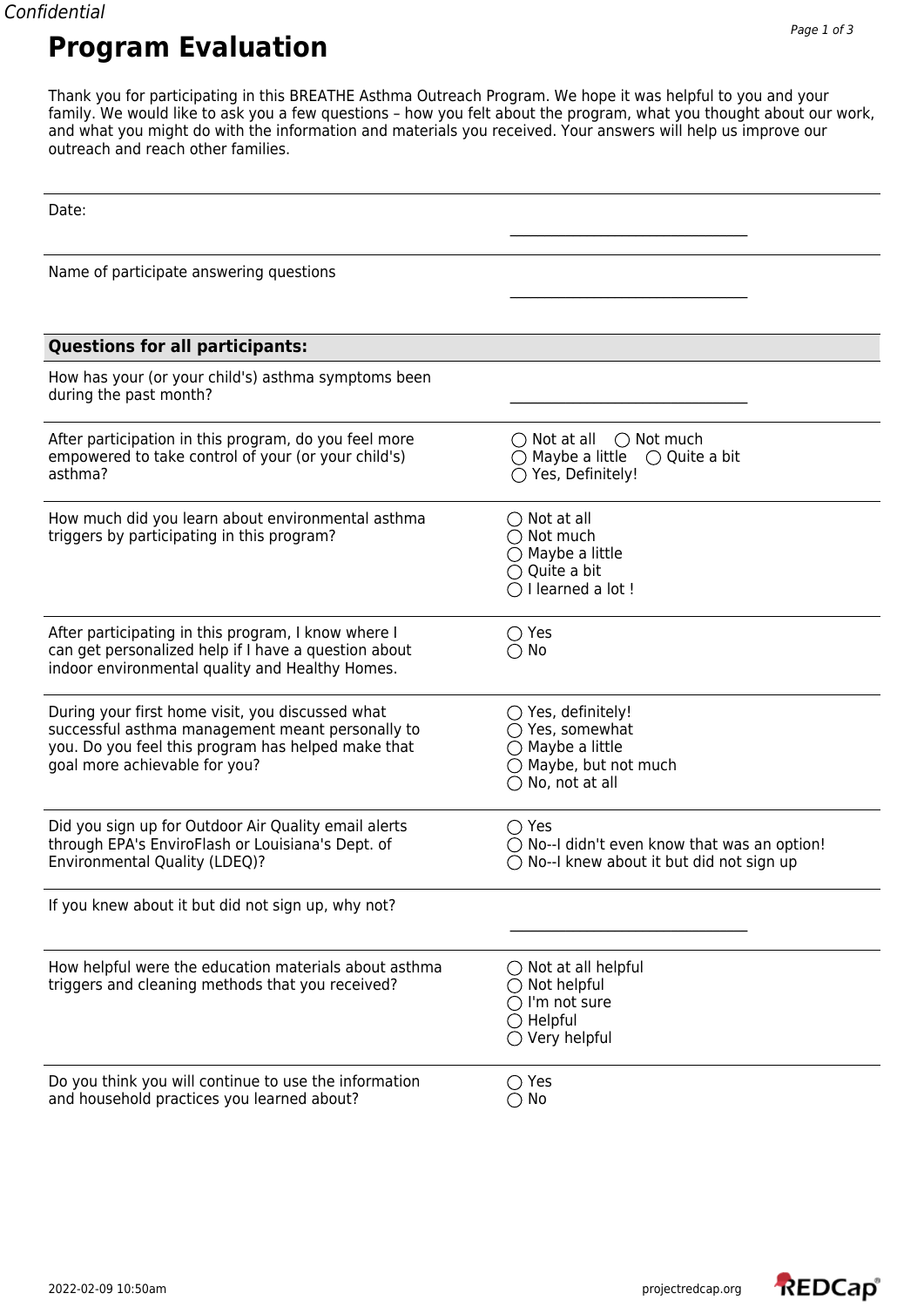| Since you found out about it, how often have you used<br>the resources from EPA or LDEQ to check the outdoor<br>air quality in your area?                                                                                                                                                                                                                                                                                                                                           | $\bigcirc$ I use it all the time!<br>$\bigcirc$ Every now and then<br>$\bigcirc$ maybe once or twice<br>○ Never -- I didn't even know that was an option!<br>$\bigcap$ Never--I knew about it but never used it |  |
|-------------------------------------------------------------------------------------------------------------------------------------------------------------------------------------------------------------------------------------------------------------------------------------------------------------------------------------------------------------------------------------------------------------------------------------------------------------------------------------|-----------------------------------------------------------------------------------------------------------------------------------------------------------------------------------------------------------------|--|
| If you knew about it, but never checked the outdoor<br>air quality in your area, why not?                                                                                                                                                                                                                                                                                                                                                                                           |                                                                                                                                                                                                                 |  |
| Since you participated in this program, how often<br>have you (or your child) had asthma symptoms like<br>coughing and wheezing, or needing to use an inhaler?                                                                                                                                                                                                                                                                                                                      | ◯ More often<br>$\bigcirc$ Less often<br>$\bigcirc$ About the same amount<br>$\bigcirc$ No asthma symptoms since!                                                                                               |  |
| After participating in this program, did you make any<br>changes in how you clean and maintain your home?                                                                                                                                                                                                                                                                                                                                                                           | $\bigcirc$ Yes, a big change<br>$\bigcirc$ A few things, a small change<br>$\bigcap$ No, not really                                                                                                             |  |
| If you made any changes, please describe them<br>briefly.                                                                                                                                                                                                                                                                                                                                                                                                                           |                                                                                                                                                                                                                 |  |
| If you have NOT made any changes yet (or even just a<br>few changes), do you plan to make any (more) changes<br>later based on what you learned?                                                                                                                                                                                                                                                                                                                                    | $\bigcirc$ Yes<br>$\bigcirc$ No                                                                                                                                                                                 |  |
| TRUE or FALSE: Since participating in this program, I<br>believe there are fewer asthma triggers in the home<br>resulting from cleaning practices, pest control<br>practices, smoking, etc.                                                                                                                                                                                                                                                                                         | $\bigcirc$ True<br>$\bigcirc$ False                                                                                                                                                                             |  |
| How much do you feel ASTHMA has affected your quality<br>of life in the past two weeks? Consider, for<br>instance, the number of missed work/school days due<br>to asthma, lost productivity, how often you felt<br>limited in your activities (e.g., exercising,<br>running, gardening, cleaning, etc.), and/or how<br>often your mental health has been affected due to<br>asthma (e.g., if you felt sad, depressed, "left<br>out", "different", anxious or frustrated because of | $\bigcirc$ Not at all<br>$\bigcirc$ Not much<br>$\bigcirc$ Maybe a little<br>$\bigcirc$ Quite a bit<br>$\bigcirc$ A lot                                                                                         |  |

asthma).